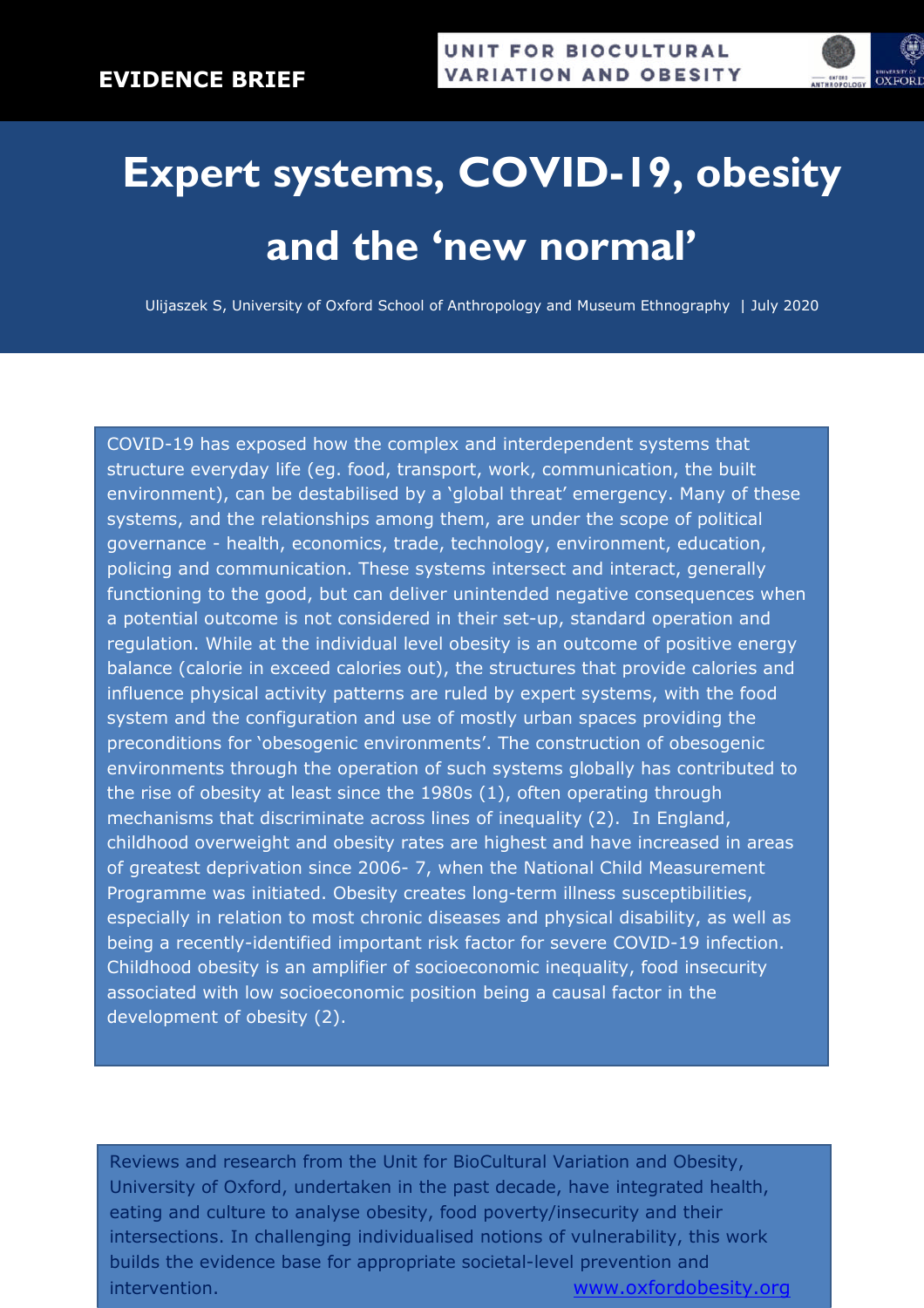## UNIT FOR BIOCULTURAL **VARIATION AND OBESITY**



While preventive, while preventive, curative, and global health collaboration is a prerequisite for effectively addressing the COVID-19 pandemic, focusing closely on medical and public health interventions risks closing out non-medical interventions which might offer ways to improve how life might be lived in a COVID-19 future. Larger collective interventions might help create a 'new normal' that we will inhabit in the future; this should include the regulation of expert systems away from unintended consequences (3) including increasing obesity rates.

Obesity, and the production of obesogenic environments, are linked to the operation of several expert systems, including agriculture, food production and processing, retail, transportation, epidemiology, urban planning, engineering, distribution planning, public transport, medical management and medical diagnosis (1). Extending the boundaries of intervention against COVID-19 would allow medicine, public health, primary health care, environmental policy and transport systems, economy, urban design and education to plan and implement a new normal in an interconnected way, incorporating resilience thinking in relation to COVID-19, other future global threat emergencies (3), as well as consistentlypresent issues like obesity.

Long-term efficacy of interventions is only possible if the ecological and biosocial feedback loops they create are understood and incorporated – how will interventions influence social, work and family relations, for example? In England, COVID-19 lock down resulted in increased levels of anxiety, poor sleep, persistent sadness, binge eating, suicidal thoughts, snacking and consumption of alcohol (4). These changes, should they persist, will have long-term consequences for increasing obesity and chronic disease rates.

Underpinning the changes in mental health and eating and drinking behaviours in the English population during lock down are uncertainty and insecurity, both of which are associated with obesity (5). Both uncertainty and insecurity increased greatly during lock down, when the physical social connectedness that usually help ameliorate their negative consequences were effectively withdrawn. Isolation is a tried and tested method of reducing the spread of pandemic infectious disease, but it is not a model of how life should be lived, nor is it conducive to reducing rates of obesity, especially if negative behaviours learned during lock down persist.

The long-term implications of the COVID-19 outbreak include aspects of sociality and economic production that will be changed forever. Work life will mesh with home life to a far greater extent than before the outbreak, social cohesion will become weaker in respect to physical connection, stronger in respect to online and virtual relationships. Real (as opposed to more casual online) relationships require at least occasional face-to-face interaction to maintain them – this applies to the world of work as much as to personal life. Obesity rates risk rising more rapidly if these changed practices become the new normal. A dystopian view sees general or localised social isolation and increased insecurity in an increasingly uncertain world intersecting in obesogenic environments that offer amelioration of stress and anxiety through the consumption of ultraprocessed foods and the consumption of digital entertainment. This would be a perfect storm for rising obesity rates, especially in areas of deprivation and of high BAME composition.